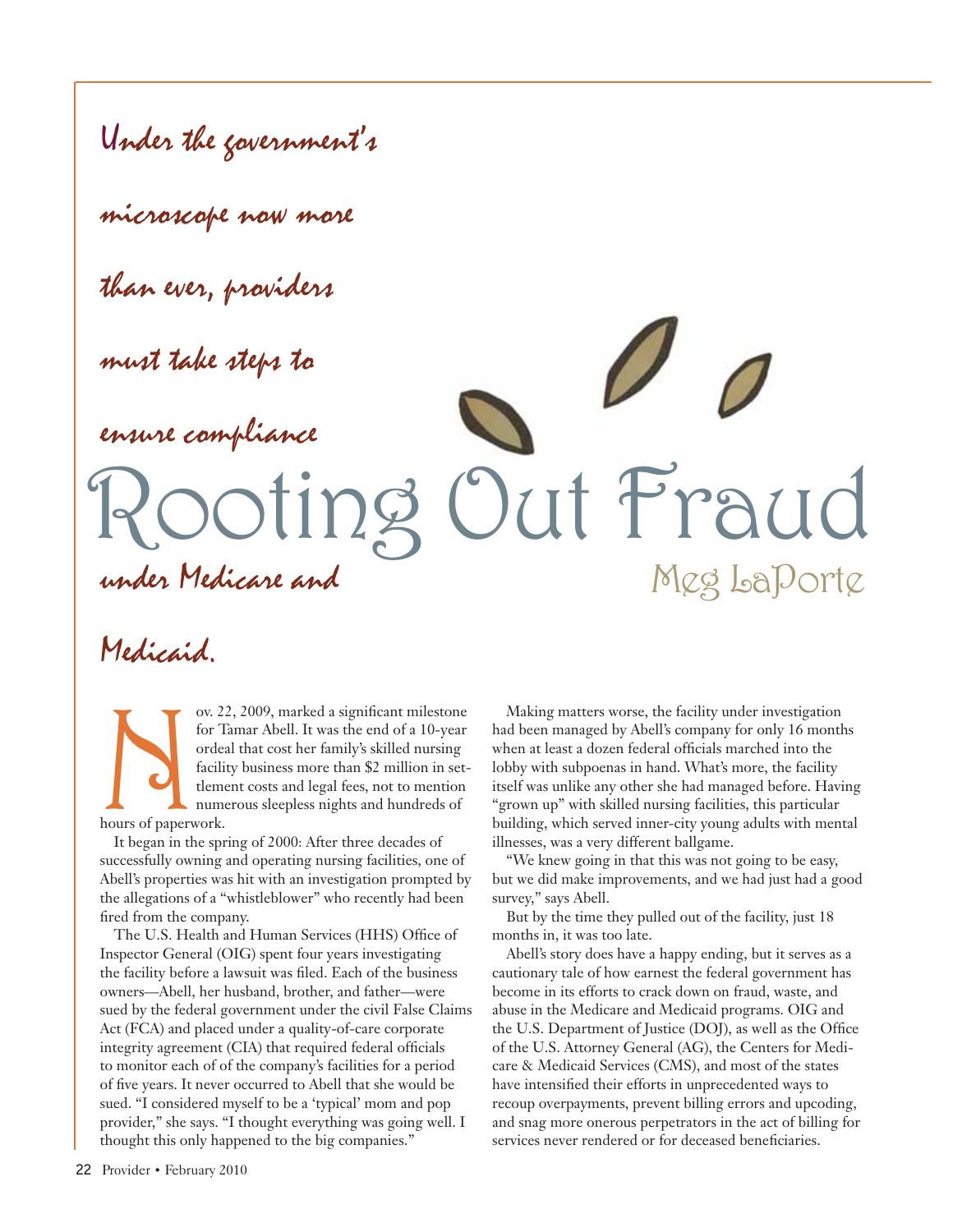

#### **Turning Lemons Into Lemonade**

Implementing the CIA was arguably one of the most challenging aspects of her family's entire calamity, says Abell, but it was also one of the best things that has happened to her business. "The OIG monitors were extremely helpful throughout the entire process," she says. "They really helped us grow; they were really unbelievable consultants."

In fact, says Abell, her business has never before run as well as it does now.

A CIA is typically negotiated as part of the settlement agreement with OIG in cases brought against health care providers under the FCA.

In some cases, OIG will agree to allow a provider's continued participation in Medicare and Medicaid in exchange for the imposition of a CIA, which is what Abell did.

In addition to writing quarterly or monthly reports to OIG, CIAs may require providers and their staff to undergo rigorous training and education. In Abell's case, her CIA required all direct care workers in each of the company's facilities to be trained within the first 120 days of the program and annually thereafter.

But tracking and monitoring the training programs for so many employees became unwieldy for Abell. So she created a solution that eventually became a separate—and successful—business.

"I couldn't figure out how to manage training all those people, so I developed an online training and tracking system that records who has been trained, when they were trained, and what tests they took," she says. As she likes to say, "I made lemonade from lemons."

 In 2009, Abell launched Upstairs Solutions, a company that helps senior care facilities educate staff to ensure compliance and mitigate risk.

Abell has also recounted her harrowing experience to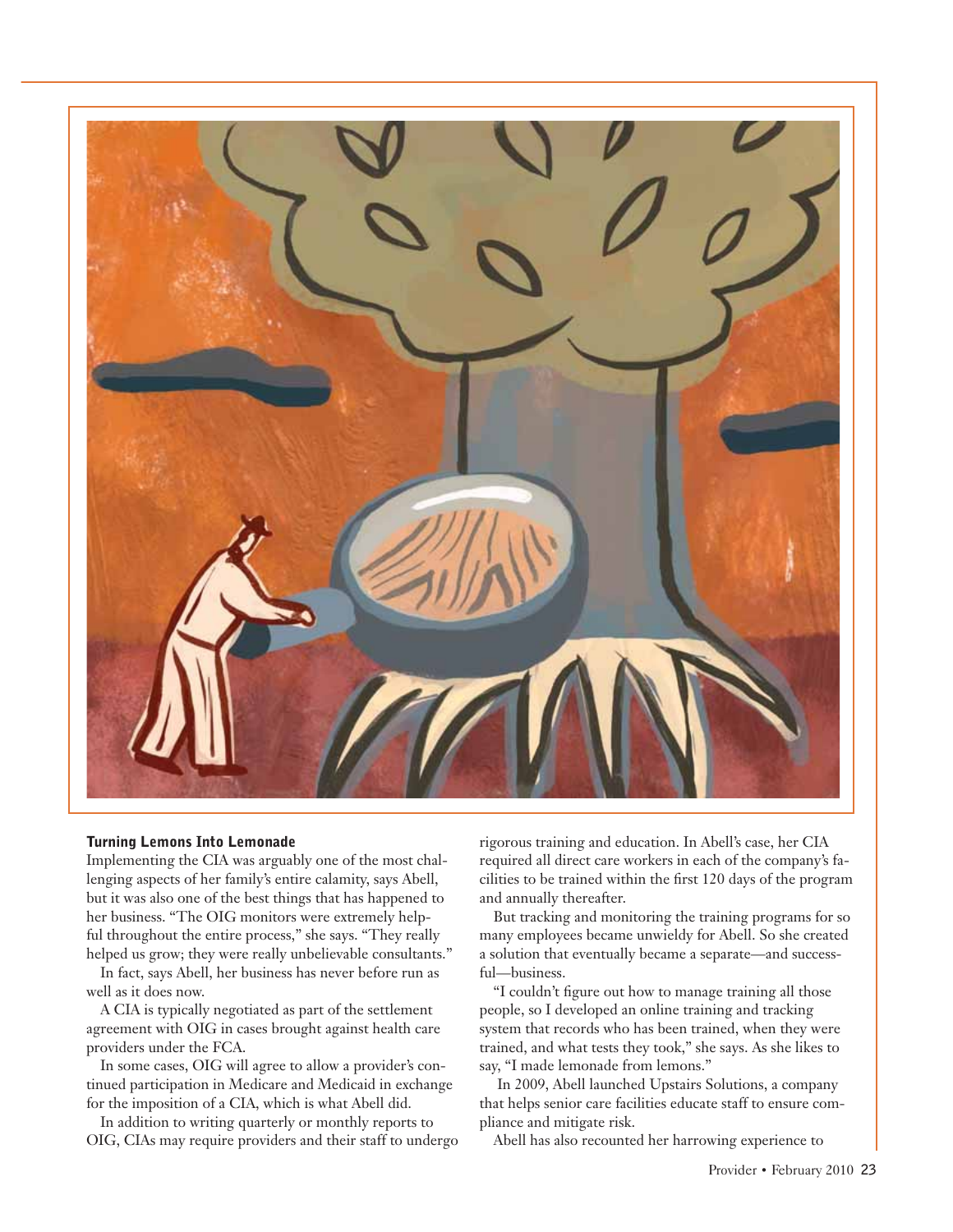other long term care owners and operators in an effort to raise awareness about how susceptible providers are to government investigations.

"There isn't an operator in the country who can't be the next one. I don't care how big, how small; everybody's vulnerable and accountable," Abell says.

But because she took advantage of OIG's help and implemented a company-wide compliance program, the likelihood of her facing another OIG investigation or lawsuit has been minimized.

#### **Now Is The Time**

As a result, Abell is now a strong advocate of every nursing facility adopting a corporate compliance program (CCP) "before someone else makes you put [one] in place."

Hers is one of many examples driving defense attorneys' efforts to implement CCPs for their nursing facility clients.

Why the urgency? "There are some very real dangers to health care companies out there, and there are some very real benefits to the protections provided by a corporate compliance program," says Dan Small, a trial and health care partner with the Boston and Miami offices of Holland & Knight.

According to nearly any expert with knowledge of the long term care industry, CCPs are the best defense against government accusations of fraud.

Small says some studies of CCPs have found that nursing facilities with strong compliance programs are better run, have reduced capital costs, and have less expensive liability insurance rates. In fact, he says, the

government has used some cases where there is either a lack of a compliance program, or a deficient one, to demonstrate that "any company that is in the health care industry and does not have a compliance program, is almost, *per se,*  recklessly disregarding their obligations under the law."

OIG also favors the idea. A recent guidance document suggests that all long term care providers should establish and maintain effective compliance

## Reform Measures Go Further

t press time, mem-<br>
bers of Congress<br>
were preparing to<br>
hanner out a final health bers of Congress hammer out a final health care reform measure that is likely to contain a number of provisions aimed at boosting anti-fraud efforts and imposing mandatory compliance programs and disclosure requirements for nursing facilities that participate in Medicaid or Medicare.

Specifically, facilities could be required to implement a "compliance and ethics program that is effective in preventing and detecting criminal, civil, and administrative violations."

According to Teresa Cagnolatti, AHCA government affairs director, the specific elements or formality of a program may vary with the size of the organization. "For example, larger organizations could be forced to have a more formal and rigorous program," she says.

Additional provisions would require facilities to make available to OIG, the state, and the state long term care ombudsman specific

information about facilities' board of directors and organizational structure: the names, dates, and period of service of each member of the governing body, as well as officers, directors, members, partners, trustees, or managing employees of the facility; each person or entity who is an additional disclosable party of the facility; and information on the organizational structure of each entity.

Under the legislation, facilities must also make this information available to the public upon request and update such information as necessary.

Other provisions likely to remain in the final bill would impose more onerous compliance requirements on nursing facilities, such as the imposition of greater responsibility for the integrity of contractors, the disclosure of transparency information on CMS' Nursing Home Compare Web site, expanded whistleblower protections, and background checks for all direct care employees.

programs with the goal of improving quality of care and services.

Resistance to adopting a CCP most likely comes from two sources, says Small. Some have a hard time believing that an industry that is as highly regulated as nursing facilities would need yet another layer of regulation on top of it. "The truth is, you have to layer on a compliance program precisely because we're one of most heavily regulated industries in the country," he says.

> The other hurdle to getting providers to implement compliance programs is cost. Owners and operators often see a CCP as an expense rather than an investment. "But it's one of the best investments a facility can make," says Small.

Both whistleblowers and the government will use any violation of those regulations as evidence that someone is committing fraud, he adds. "It puts people that don't have a compliance program in a very dangerous situation."

Small also touts an additional benefit for facility owners who are selling a property. "Acquiring parties are taking a strong look at a compliance program during the due diligence process," he says. "Because if you buy a facility that has poor compliance practices, you're buying the unknown: investigations and potential FCA risks."

#### **Focus Is On Fraud**

Driving the heightened interest in CCPs is the government's renewed fervor to root out wasteful spending, overpayments, *Continued on page 29*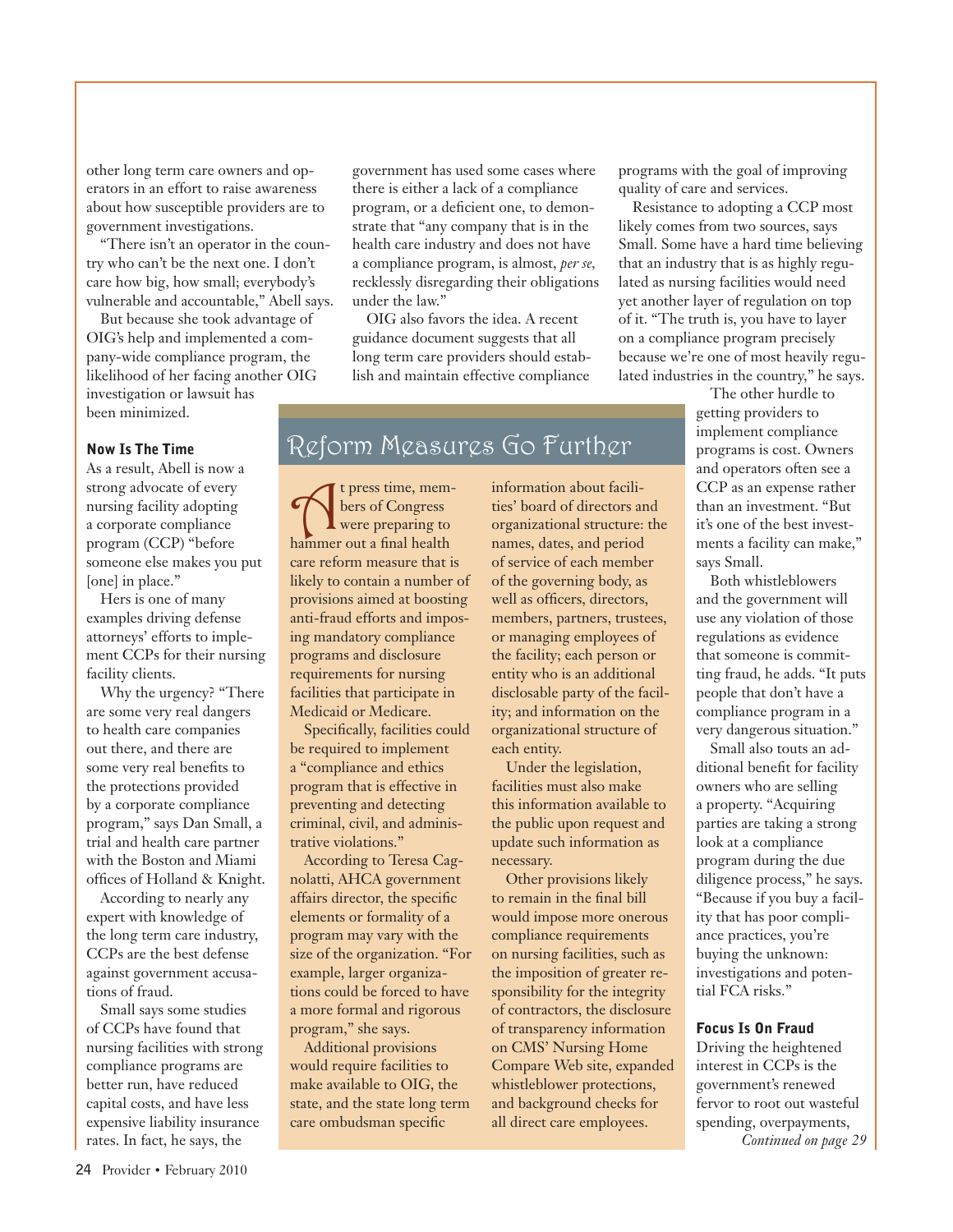# A Tidal Wave Of Activity



In recent years, the government and states have intensi-<br>fied their efforts to root out fraud, waste, and abuse in<br>Medicare and Medicaid programs. Agencies like the Department of Justice (DOI), the Office of Inspector Gene fied their efforts to root out fraud, waste, and abuse in the Medicare and Medicaid programs. Agencies like the Department of Justice (DOJ), the Office of Inspector General (OIG), and the Centers for Medicare & Medicaid Services

(CMS) have joined forces in an effort to streamline and combat fraud in new and, most likely, more effective ways.

The following table is intended to illustrate the magnitude and complexity of these efforts within the Medicare and Medicaid programs.

## Medicare

## Medicare Integrity Program (MIP)

The term "program integrity" refers to all of the agencies' programs aimed at detecting and preventing fraud in the Medicare Fee-For-Service, Medicare Advantage, and Part D programs; ensuring the integrity of the Medicare Fee-For-Service enrollment process; and promoting compliance with Medicare rules.

**Program Safeguard Contractors (PSCs) and Zone Program Integrity Contractors (ZPICs):** These entities are responsible for preventing, detecting, and deterring Medicare fraud. They do so by identifying program vulnerabilities—areas that are at high risk for fraud; investigating allegations of fraud made by beneficiaries, providers, CMS, OIG, and other sources; exploring all available sources of fraud leads in its jurisdiction, including the Medicare Fraud Control Unit (MFCU) and its corporate anti-fraud unit; and initiating appropriate administrative actions to deny or suspend payments that should not be made to providers.

PSCs and ZPICs are required to use a variety of techniques and tools, both proactive and reactive, to address any potentially fraudulent billing practices, data analysis, the Internet, the Fraud Investigation Database, the news media, and the identification of leads by any internal, Affiliated Contractor (AC) or Medicare Administrative Contractor (MAC) component.

## Medicare Contractors And Programs

Technically speaking, PSCs and ZPICs are the MIP contractors. However, MACs can qualify as ZPICs. More importantly, there is cooperation among the various claims review contractors and MIP contractors. PSCs, ZPICs, ACs, and MACs must ensure that they pay the right amount for covered and correctly coded services rendered to eligible beneficiaries by legitimate providers.

CMS strategies in meeting this goal include preventing fraud through effective enrollment and through education of providers and beneficiaries; early detection through medical review and data analysis; and close coordination

## Medicaid

## Medicaid Integrity Program (MIP)

Created under the Deficit Reduction Act of 2005, MIP is the first comprehensive federal strategy to prevent and reduce fraud, waste, and abuse in the Medicaid program. CMS has two broad responsibilities, including:

■ Hiring Medicaid Integrity Contractors (MICs) to review Medicaid provider activities, audit claims, identify overpayments, and educate providers and others in Medicaid integrity issues.

 $\blacksquare$  Providing effective support and assistance to the states in their efforts to combat Medicaid provider fraud and abuse. The states remain primarily responsible for combating Medicaid fraud.

The Medicaid Integrity Group (MIG) is part of the CMS Center for Medicaid and State Operations, which serves as the focal point for all CMS activities relating to Medicaid, the Children's Health Insurance Program (CHIP), the Clinical Laboratory Improvement Act, and survey and certification of health facilities.

MIG detects and prevents fraud, waste, and abuse in Medicaid; supports and assists the states; identifies overpayments and reduces the inappropriate payment of Medicaid claims; educates on payment integrity and quality of care; makes referrals of suspected practices and providers to federal and/or state law enforcement agencies; and conducts data mining and analysis to identify emerging trends.

## Medicaid Contractors And Programs

There are three different types of MICs:

 $\blacksquare$  Review-of-Provider MICs analyze claims to identify potential vulnerabilities, provide leads and target audits for Audit MICS, focus on aberrant billing practices, and work with CMS' Division of Fraud Research & Detection.

■ Audit MICs conduct post-payment audits, perform field audits and desk reviews, and identify overpayments. These MICs also make referrals to the Department of Health and Human Services (HHS) and OIG, which, in turn, share the information with state Medicaid Fraud Control Units. No Audit MIC is ever random, and MIC auditors will not duplicate state investigations.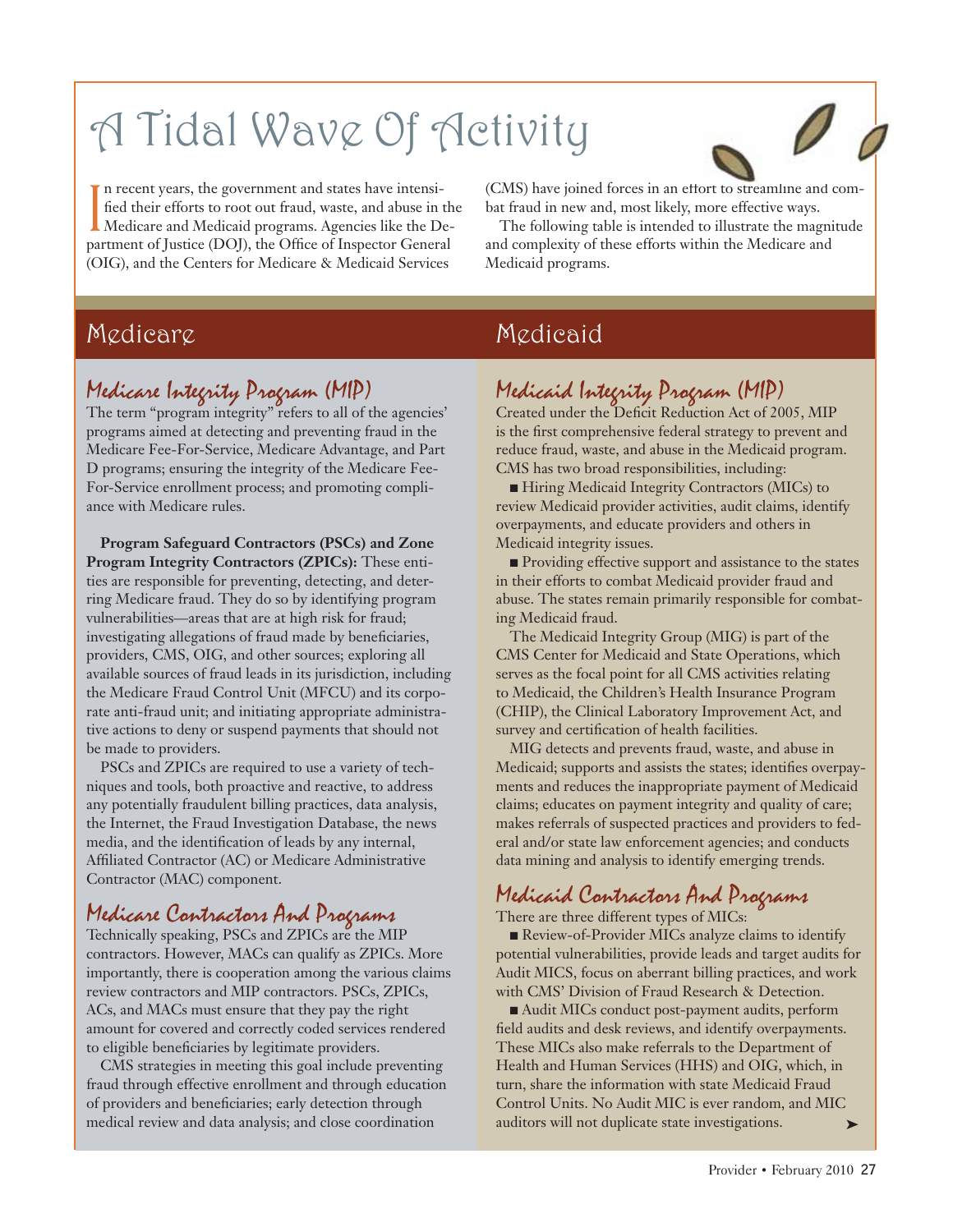with PSCs, ZPICs, ACs, MACs, and law enforcement agencies.

**Fiscal Intermediaries (FIs) and Medicare Administrative Contractors (MACs):** With the goal of preventing improper payments, FIs and MACs identify suspected billing problems through analysis of claims data and other information, such as complaints. If the MAC verifies that an error exists through a review of a small sample of claims, the contractor classifies the severity of the problem as minor, moderate, or significant and imposes corrective actions.

**Comprehensive Error Rate Testing (CERT):** The main objective of CERT is to measure the degree to which CMS and its contractors are meeting the goal of "paying it right." CMS established two programs to monitor the accuracy of the Medicare Fee-For-Service (FFS) program: the CERT program and the Hospital Payment Monitoring Program (HPMP). HPMP monitors prospective payment system short-term and long-term acute care inpatient hospitalizations and discharges. The CERT program monitors all other claims.

**Recovery Audit Contractors (RACs):** The goal of the RAC program is to detect and correct past improper payments so that CMS, carriers, FIs, and MACs can implement actions that will prevent future improper payments. The RAC program is tasked with applying statutes and regulations; CMS national coverage, payment, and billing policies; and local coverage decisions that have been approved by the Medicare claims processing contractors.

 $\blacksquare$  Education MICs develop training materials and awareness campaigns and highlight value in preventing fraud and abuse. No contracts have been awarded yet.

**Payment Error Rate Measurement (PERM):** PERM measures improper payments in the Medicaid program, including CHIP, and performs statistical calculations, medical records collection, and medical and data processing reviews of selected claims.

**Medicaid Fraud Control Unit (MFCU):** A single identifiable entity of state government, annually certified by HHS. MFCUs conduct a statewide program for the investigation and prosecution of health care providers that defraud the Medicaid program. MFCUs also review complaints of abuse or neglect of nursing facility residents and are charged with investigating fraud in the administration of the program.

**Medicaid Management Information System (MMIS)**: The master claims database that identifies potential Medicaid claims problems.

The regional office receives a subset of the MMIS database and uses that subset to identify algorithms. Once an issue is identified, staff pull the provider number from the subset, and the CMS regional office sends a letter to the respective state's OIG to ascertain whether any of the providers are already under audit or investigation.

CMS has identified problems with the database, such as stale data and a lack of contact names or numbers.

## Joint Medicare And Medicaid Initiatives

**Provider Compliance Group:** The Provider Compliance Group has responsibilities for both Medicare and Medicaid. The group must implement and maintain medical review activities, administer the CERT and PERM programs, conduct data analysis and assess the scope and severity of suspected vulnerabilities, and administer the RAC program.

**Joint Agency Programs:** The Health Care Fraud Prevention and Enforcement (HEAT) program was announced in May 2009 and is a joint task force consisting of "senior level" leadership from both DOJ and HHS. HEAT builds on the Medicare Fraud Strike Force program initiated in south Florida and utilizes advanced data analysis techniques

to identify and detect fraud schemes. HEAT plans to enlist providers to help ensure integrity of billing practices and will focus on both Medicare and Medicaid providers who are believed to be defrauding the government.

**Medi-Medi:** Established in 2006, Medi-Medi is designed to identify improper billing and utilization patterns by matching Medicare and Medicaid claims information on providers and beneficiaries to reduce fraudulent schemes that cross program boundaries. CMS contracts with third parties to identify program vulnerabilities through the examination of billing and payment abnormalities.

*Source: Dianne De La Mare, vice president of regulatory affairs, American Health Care Association (AHCA), Priscilla Shoemaker, legal counsel, AHCA; the Centers for Medicare & Medicaid Services; and the U.S. Department of Health and Human Services Office of the Inspector General*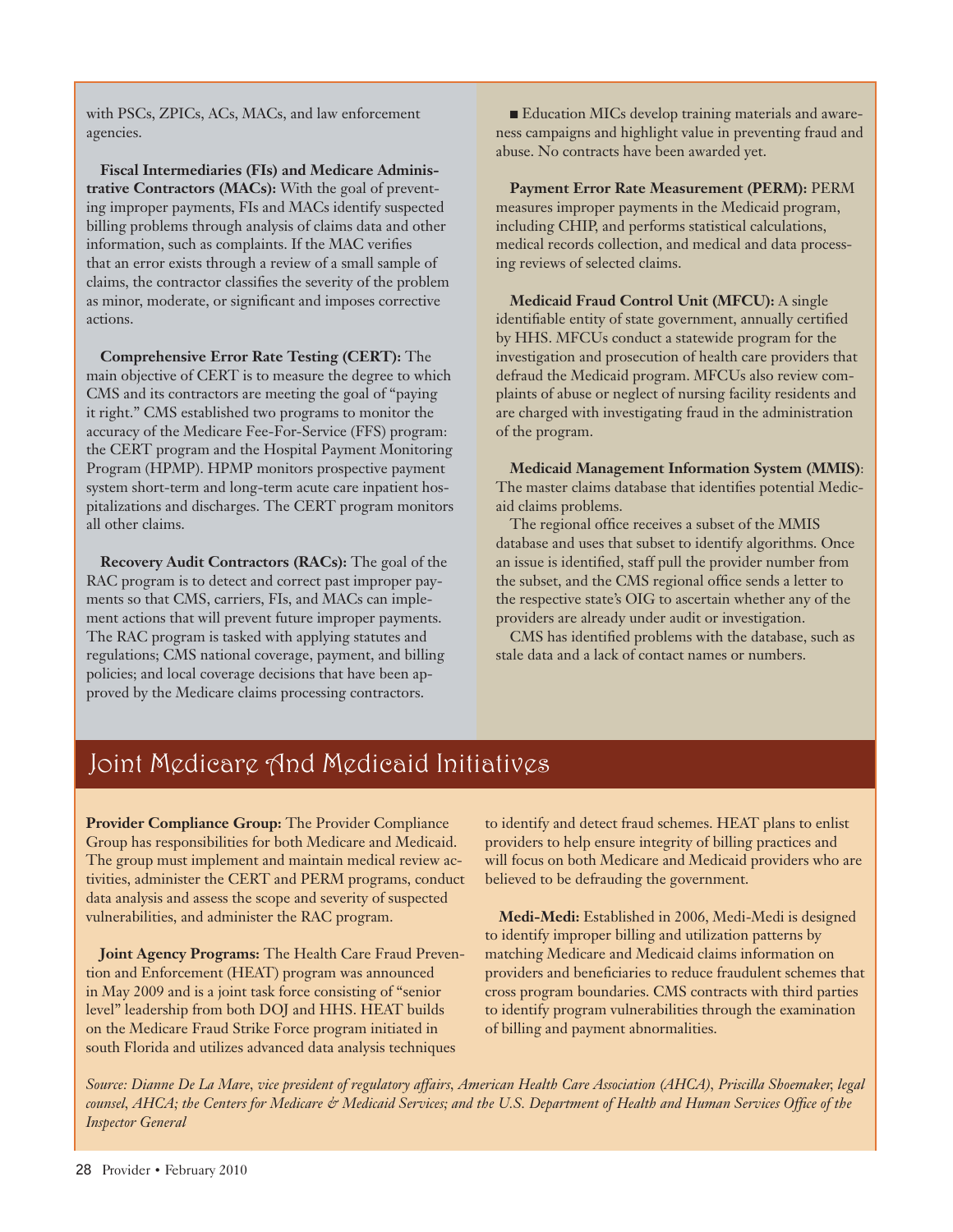## *Continued from page 24*

overbilling, and criminal activity. In an effort to recoup dollars back into the system, state and federal watchdogs have turned their attention to nursing facilities, home health agencies, and durable medical equipment suppliers with an eye on the tremendous potential for cost savings that preventing and prosecuting fraud can bring.

Behind the eagerness to ferret out and return funds to the government is the fact that fraud has become big business for criminals—so big, in fact, that organized crime leaders have gotten into the game.

Although no one is certain what the exact figure is, the National Health Care Anti-Fraud Association estimates that some \$60 billion, or about 3 percent of total annual health care spending, is drained from the Medicaid, Medicare, and other governmentsponsored health care programs each year thanks to fraud, waste, and abuse.

In testimony before a Senate committee hearing last May, Malcolm Sparrow, a professor at Harvard's John F. Kennedy School of Government, asserted that the "units of measure for losses due to health care fraud and abuse in this country are hundreds of billions of dollars per year. We just don't know the first digit. It might be as low as one hundred billion. More likely two or three. Possibly four or five. But whatever that first digit is, it has 11 zeroes after it," he said.

Sparrow, who is considered to be a leading expert on the topic, emphasized that reining in such losses "warrants a great deal of serious attention." He advised committee members that defeating fraud would take drastic measures, including the use of "surveillance, arrest, or dawn raids."

With the potential for savings and recoupment so great, pressure has also come from the executive branch in

the form of promises. During a joint session of Congress last year, President Obama pledged to fight health care fraud and alluded to using the recoupments to cover the cost of health care reform.

## **Heightened Activity**

Federal agencies are also working together in new ways to ramp up their data sharing and enforcement activities in an effort to better detect and identify fraudulent providers. HHS, for example, recently joined forces with the Office of the U.S. Attorney General last May to launch the Health Care Fraud Prevention and Enforcement Action Team, or HEAT, which deploys "top-level" DOJ and HHS officials to both prevent fraud and enforce current anti-fraud laws around the country.

HEAT has made some headway in its early stages, according to Tony West, assistant U.S. attorney general, who testified last October before the Senate Judiciary Committee.

"We are actively analyzing data in unprecedented coordination between our two agencies, and in as real time as possible, to identify fraud 'hot spots' and expand Strike Force operations to those areas where there is the most need," West said.

Already under way is enhanced training of prosecutors and investigators on enforcement measures; increased compliance training for providers to prevent honest mistakes and help

stop potential fraud before it happens; and efforts to educate the public about ways they can assist DOJ in detecting, preventing, and prosecuting fraud.

OIG investigators are also implementing "state-of-the-art" technology to identify and analyze potential fraud with unprecedented speed and efficiency, said West.

According to OIG, the use of this technology has enabled federal law enforcement officials to obtain "electronic evidence" that previously took months to analyze using traditional investigative tools.

#### **Taking The Plunge**

Industry advocates like the American Health Care Association (AHCA) have kept track of this flurry of anti-fraud efforts over the past few years and concluded that its members would benefit from more guidance about how to implement a CCP. As a result, the organization launched a series of Webinars aimed at guiding providers through the process of planning, implementing, and maintaining a compliance program.

At least one dozen presentations on AHCA's Web site illustrate the importance of adopting a CCP and drive home the idea that planning and developing one is key to its effectiveness. CCPs need to be well-implemented and monitored on a regular basis, and they must be embraced by the company's leadership, according to Ken

Burgess, a health care attorney with Poyner Spruill in Raleigh, N.C., who worked closely with AHCA to develop the Webinars.

Effective compliance programs take the commitment of the company owners, managers, and board of directors as well, he says. "Whether your company and

facilities are owned by a single individual, a partnership, or corporate shareholders, and whether your managing body is small or large, those folks *Continued on page 32*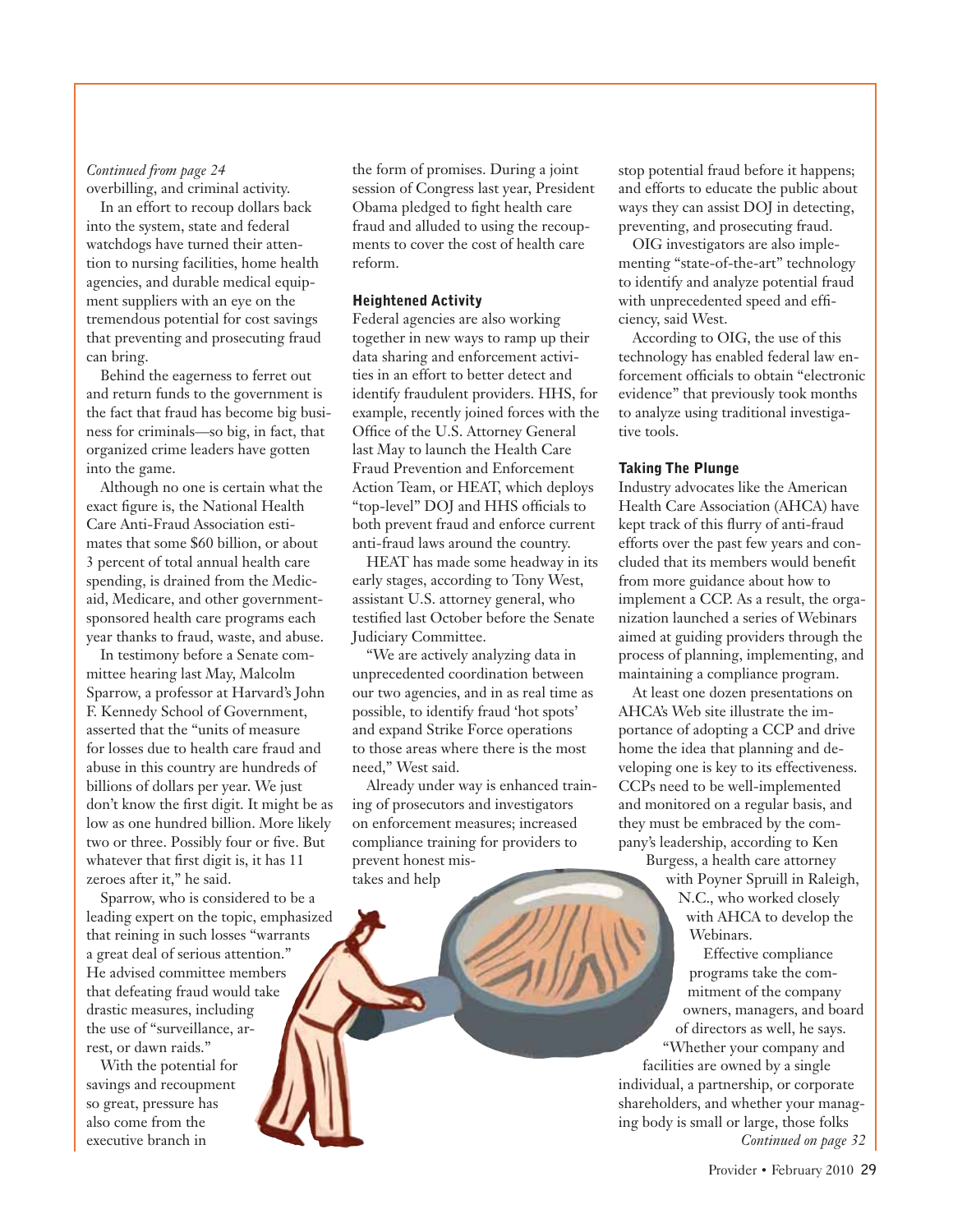# Enforcement, Investigation, Prosecution

*The following descriptions outline the government's various strategies in preventing and prosecuting fraud, waste, and abuse in the Medicare and Medicaid programs.*

**Follow-up Prosecution:** Medicare and Medicaid audits are now more likely to be followed by investigation and prosecution for health care fraud. Recent legislation has given both federal and state agencies a tremendous amount of power in dealing with fraud in the health care industry. Private citi-

zens, beneficiaries, and employees are being encouraged by the government and plaintiffs' attorneys to pursue civil health care fraud cases against medical providers with the lure of increased monetary incentive.

**Agency Coordination:** Primary responsibility for enforcing federal laws regarding health care fraud rests with DOJ and U.S. attorneys. The FBI plays a major role in assisting DOJ in investigating and developing health care fraud cases. OIG is responsible for investigating fraud cases and bringing enforcement actions involving administrative sanctions. Individual states have their own MFCUs, and local prosecutors can bring such cases as well.

Private companies that contract with CMS to administer programs such as MACs and RACs have some responsibilities in reviewing claims, detecting upcoding and other improper billing practices, and recovering overpayments. In certain circumstances, private parties can pursue health care fraud through a

civil lawsuit, although the government has the option of taking over the case.

**Investigation and Prosecution:** Investigations into Medicare and Medicaid fraud begin with OIG, which has the power to execute search warrants and serve subpoenas in connection with their investigation. In cases involving suspected Medicaid fraud, OIG has delegated its investigative activities to the MFCUs established by individual states. The majority of MFCUs are located within state attorney general (AG) offices. MFCUs have the power to issue subpoenas, serve and execute search warrants, and take sworn statements.

istrative responses. On the criminal side, offenses can be addressed with general statutes or with health care-specific statutes. In addition to possible criminal liability, providers also are exposed to substantial civil liability for health care fraud under the False Claims Act (FCA) and the Civil Monetary Penalties law. The government in many cases will pursue both civil and criminal liability

> **Relevant Civil Statutes:** The civil FCA is the government's primary tool for combating fraud. The statute imposes liability on persons who knowingly present false or fraudulent claims to the United States, knowingly make false records or statements to get false or fraudulent claims paid, or conspire to defraud the government by getting a false or fraudulent claim paid.

for the same action, in an effort to force

**Choice of Law and Remedy:** In dealing with Medicare and Medicaid fraud and abuse, law enforcement entities can choose among a wide array of criminal, civil, and admin-

a settlement.

The FCA permits private citizens, known as *qui tam* plaintiffs, or "relators," to hire attorneys and file actions asserting violations of the FCA on behalf of the United States. DOJ has the opportunity to investigate the action and decide whether to intervene in the lawsuit and

take the lead in prosecuting the action. If the government declines to intervene, relators, sometimes known as "whistleblowers," and their attorneys can proceed with the action. The incentive for relators and their attorneys is financial—if the action is successful, the relator receives up to 30 percent of the proceeds awarded.

**Relevant Criminal Statutes:** Multiple criminal statutes may be utilized for the prosecution of fraud cases, including conspiracy to defraud the United States, false statements, mail fraud, wire fraud, and money laundering.

The health care-specific federal statutes include kickbacks, health care fraud, theft or embezzlement, false state-¢



The FBI plays a major role in assisting DOJ in investigating and developing health care fraud cases.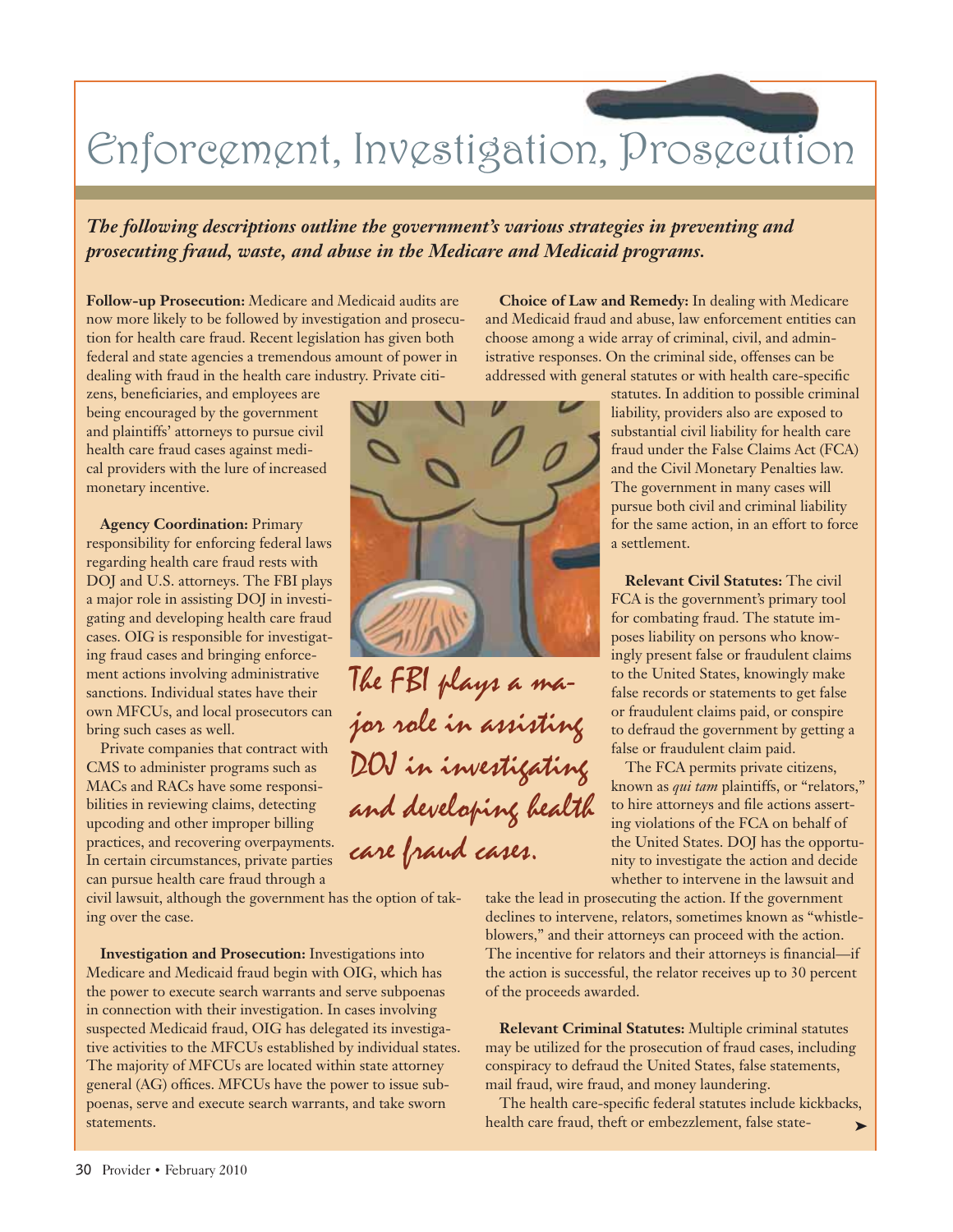ments, obstruction of criminal investigations, and money laundering.

Depending on the statute applied, those individuals or entities convicted of health care fraud face punishments that

can range from fines of \$1,000 to \$250,000 and prison terms ranging from five years to 20-yearsto-life, in cases where severe bodily injury or death are attributed to the case.

**Provider Exclusion:** In addition to penalties, a health care provider may be subject to expulsion from the Medicare and Medicaid programs. Mandatory exclusion is imposed when there is a felony conviction of fraud in certain circumstances. Exclusions may also be permitted when



a provider's conviction is related to the obstruction of an investigation, submission of claims for excessive charges that do not rise to the level of fraud, failure to disclose statutorily required information, and failure to provide required access

to records.

One of the most potent weapons in the prosecutor's arsenal, however, is the power to suspend and withhold a provider's payments under Medicare, upon indictment or other reliable evidence of fraud.

Payments can be suspended without a hearing once the prosecutor has obtained an indictment. As a result, the government is able to exert tremendous pressure on targeted health providers to force a settlement.

*Source: Dianne De La Mare, vice president of regulatory affairs, American Health Care Association (AHCA), Priscilla Shoemaker, legal counsel, AHCA; the Centers for Medicare & Medicaid Services; and the U.S. Department of Health and Human Services Office of the Inspector General*

#### *Continued from page 29*

have to dedicate sufficient resources to the program on a daily basis."

Burgess likens the implementation of a CCP to "designing, building, maintaining, and repairing a house."

"The construction of any house begins with a planning and design process," Burgess says. "So does an effective compliance program."

A CCP should be viewed as two separate components, he adds: the physical structure—the elements that govern the operation of a CCP—and the furniture and appliances inside the house—the substantive laws and policies that ensure compliance.

### **Mitigating Factors**

Chris Myers, a partner at Holland & Knight and editor of "The Corporate Compliance Answer Book 2009," says one of the first things a nursing facility operator should do when creating a CCP is to review the OIG guidance documents that identify risk areas for long term care providers. "This guidance identifies risk areas that should be addressed and walks through the elements of an effective compliance program," says Myers.

Another important document to review is published by the U.S. Sentencing Commission. It was originally designed for use in criminal sentencing, but is now used by organizations hoping to avoid being investigated for, or convicted of, criminal activity, according to Myers.

"[It] is beneficial to providers because it provides guidelines on factors that may be considered either mitigating or exacerbating in determining the appropriate sentence," he says.

The manual contains a series of calculations, based on the seriousness of an offense, "and the most favorable mitigating factor [in sentencing] is whether or not you have an effective corporate compliance program," says Myers. "It uses a detailed outline of what an effective compliance program should look like."

Another important element of a CCP, says Myers, is that it be risk based. "It should be designed and implemented to address the particular legal and regulatory compliance risks that affect a business," he says. "And so for nursing facilities, since Medicare billing regulations are high up on the list, a compliance program needs to address those things."

Myers says that most well-run compliance programs begin with a risk assessment whereby the facility identifies the legal and regulatory provisions that affect the business and how it is conducted.

"Providers also should look at their relationships with various government agencies, whether it's Medicaid or

Medicare or private insurance," he says. "You need to list the various regulations that affect your business and determine if you have or need to develop special policies and procedures that will help you comply with that particular set of regulations."

Once a facility has a written set of policies and procedures, the staff must be trained, Myers adds. "They need to know what they're supposed to do, how to comply with the policies, and where to go for questions," he says.

## **A Word About The False Claims Act**

An effective, well-implemented, and well-run compliance program is the best defense against one of the most powerful tools the government has to fight fraud—the civil FCA.

The statute imposes liability on persons who knowingly present—or cause to be presented—false or fraudulent claims to the United States, knowingly make false records or statements to get false or fraudulent claims paid, or conspire to defraud the government by getting a false or fraudulent claim paid. It also provides for treble damages plus penalties of \$5,500 to \$11,000 for each false claim.

It has been a very potent weapon in the government's arsenal against fraud, Myers stresses, and it presents some "extraordinary challenges to long term care facilities because any disgruntled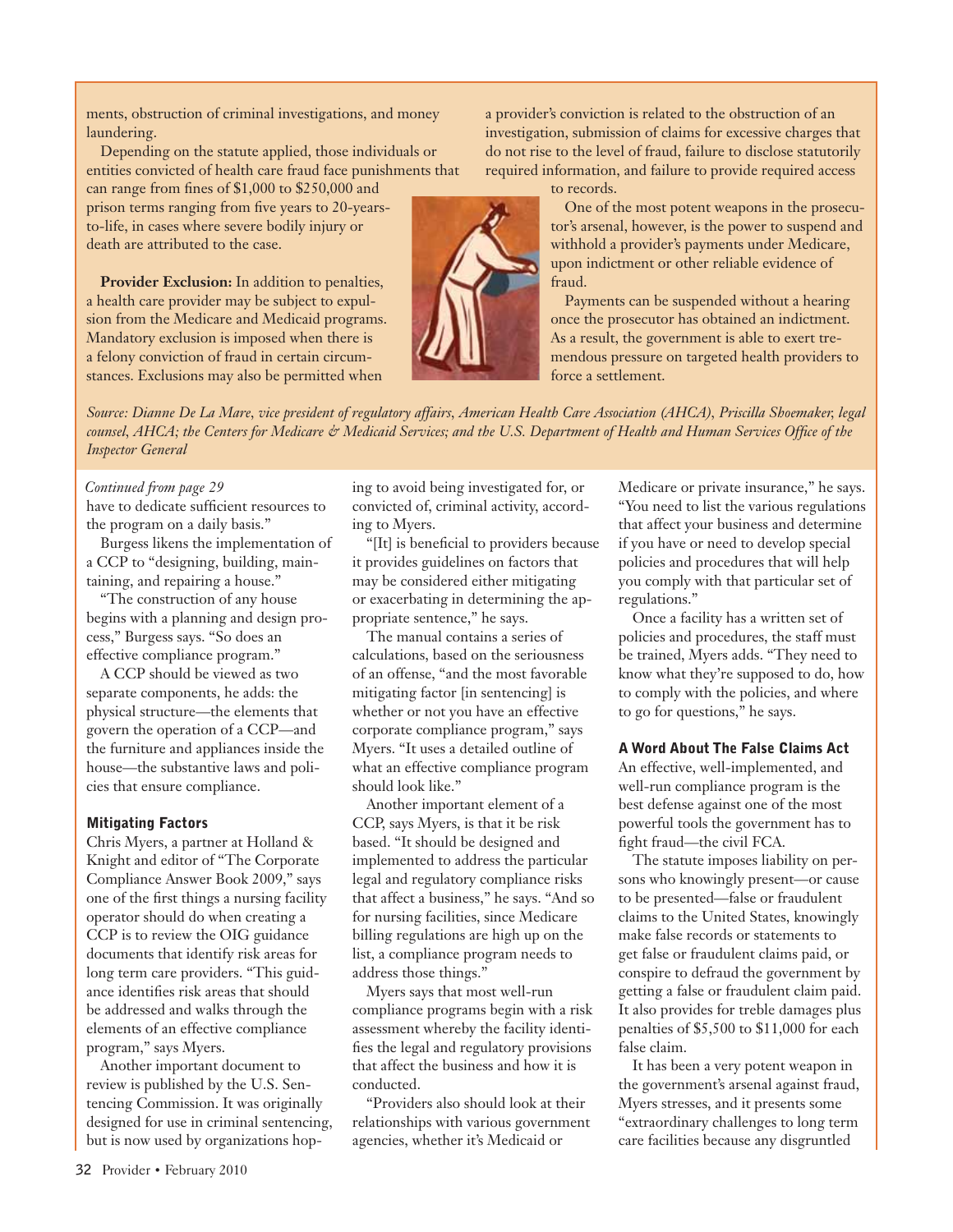employee who believes that there has been fraud in billing or any other related areas can bring one of these cases," he says.

The bad news is that the FCA just became more powerful, thanks to the passage of the Federal Enforcement and Recovery Act last year.

Myers advises providers to be "very concerned" about the amendment. First, it expands the presentment of claims component to cover claims submitted to government contractors or grantees, as long as they are paid with federal money. Since Medicaid is a joint federal and state program, claims presented to Medicaid may now be subject to the FCA.

#### **Other Changes**

Another major change to the FCA pertains to how DOJ shares information with a *qui tam* whistleblower's counsel within the context of an FCA case.

"It used to be that DOJ would hold things close to the vest," Myers says. "Now they are expressly permitted to share information with the [whistleblower's] counsel and with state and local health care agencies that want to get involved."

Yet another FCA amendment worth noting is something called "reverse false claims." This means that if a nursing facility discovers a billing inaccuracy that results in receiving an overpayment, even if the mistake that led to the overpayment was completely innocent, the facility must return the money or be subject to an FCA suit.

"Even if you didn't do anything fraudulent, it entitles the government to bring a reverse false claim suit," Myers says. "It makes it easier for whistleblowers to proceed but makes it more difficult to defend against these kinds of claims."

The *qui tam* bar is "all excited about these changes because they think it will increase liability and increase their opportunities to bring cases," Myers says.

Also related to the FCA is a grow-

# **Make the Most Out of Collaboration**



Teamed with physicians, advanced practice nurses (APNs) and physician assistants (PAs) may enhance the nursing and medical care available to the long term care facility patients. Facilitated by documented positive creasingly common in many outcomes and favorable legislation, the presence of the APNs and PAs continues to grow. AMDA foresees that the role of tients and increased oversight PAs, nurse practitioners (NPs) and clinical nurse specialists (CNSs) in long term care will continue to grow. To assist you With this tool kit you will be prewith the changing environment, AMDA prepared this educational tool kit.

Use this tool kit to clarify the roles of these practitioners as an adjunct to physician services, billing for services and improve outcomes per regulations.

The use of APNs and PAs is inpractice settings, including long term care. Market developments, such as the higher acuity of parequired by managed care companies, have encouraged widespread use of APNs and PAs. pared and able to take advantage of the changing structure.

Dedicated To Long Term Care Medicine

CC-LTC, member \$25, non-member \$40 Order online at **www.amda.com/order** For additional information, call **(410) 740-9743**

Provider • February 2010 33